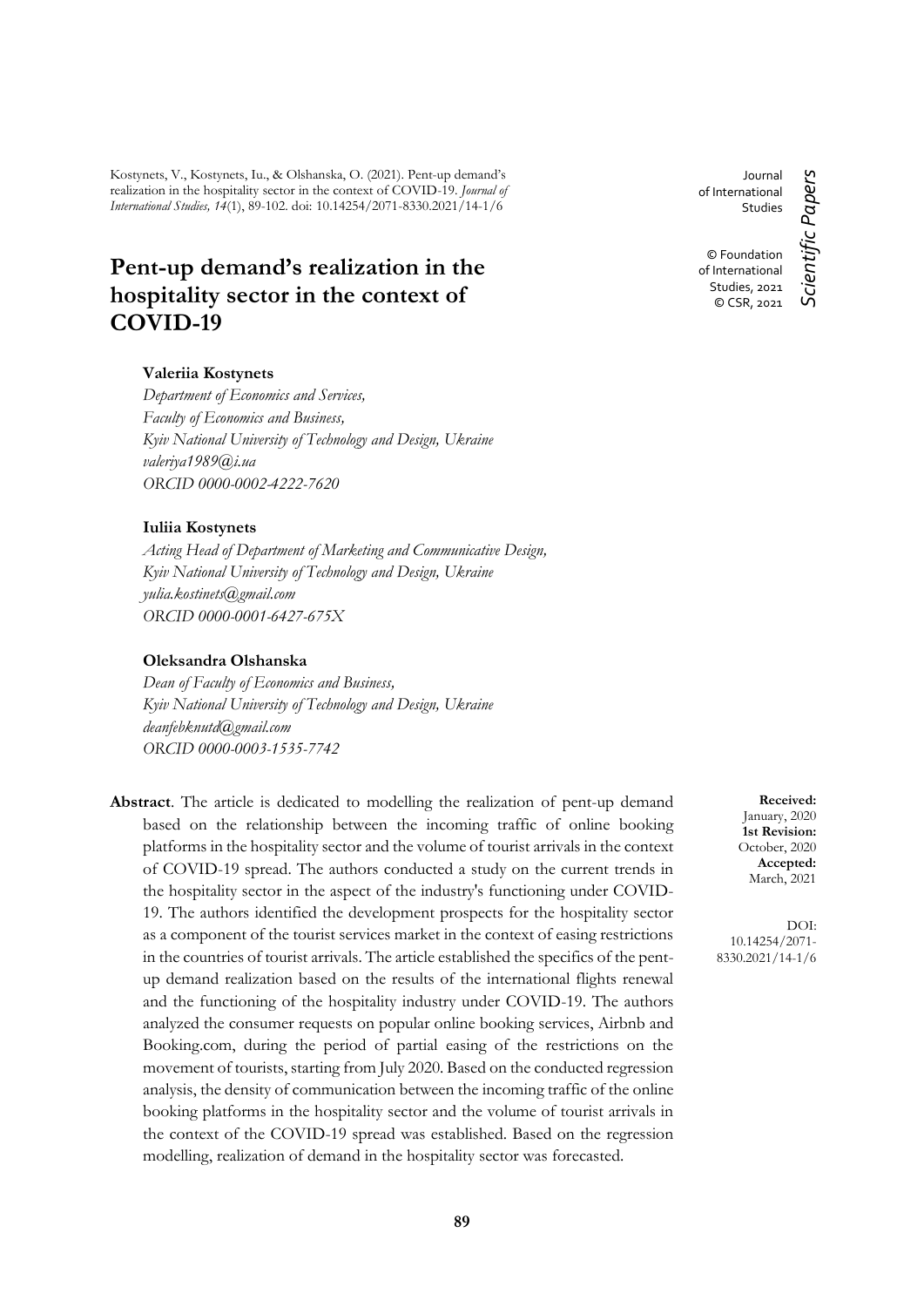**Keywords:** pent-up demand, hospitality industry, travel services market, COVID-19

**JEL Classification:** M21, R22, L83, G01, O50

## **1. INTRODUCTION**

In the first ten months of 2020, there was a 72% drop in the international tourist arrivals, due to the global travel restrictions, falling incomes of consumers and the global fight to contain the COVID-19 virus. For sure, 2020 was the worst year for tourism in the entire history of its development.

According to the latest data by the World Tourism Organization (UNWTO), for the period from January to October 2020, tourist destinations received 900 million fewer international tourists as compared to the same period back in 2019. This means a shortfall of USD 935 billion in exports from international tourism, which exceeds the losses that happened in 2009 due to the global economic crisis by more than 10 times.

Despite some improvement recorded during the summer peak months for international tourism – July and August – the results were slightly worse in September and October, which was due to an increase in COVID-19 cases in the world, the re-introduction of travel restrictions, primarily in Europe, and the constant closure of borders in many directions, in particular in Asia and the Pacific. At the same time, Australia has already announced that there are no plans to open borders to foreign tourists during 2021 (UNWTO, 2020).

The estimated decrease in the number of foreign citizens who arrived in the first twelve months of 2020 is equivalent to a loss of about 1 bln tourists and about USD 1.1 trillion in revenues from international tourism. Such a decline in international tourism could lead to economic losses in the global GDP of more than USD 2 trillion, thus exceeding 2% of the global GDP in 2019 (UNWTO, 2020).

At the same time, the data obtained from the recent UNWTO studies show that the share of closed tourist destinations decreased from 82% at the end of April 2020 to 18% at the beginning of November last year.

Structurally, this study consists of the following sections: 1) Introduction in which the relevance of the studied issue is explained; 2) review of the literature on the impact of COVID-19 on the hospitality sector; 3) defining of the purpose, objectives and methodology of the study; 4) highlighting the main theoretical results of the study and demonstration of the empirical implementation of the research results; 5) conclusions and prospects for further research.

#### **2. LITERATURE REVIEW**

COVID-19 and its consequences have become the subject of research for representatives of world scientific and socio-political thought. In scientific works that dedicated to the study of the hospitality sector, there's insufficient volume of scientific developments that analyze the impact of pandemics on the tourism market and the hotel business, so we focus on the key aspects of this issue.

Thus, in his research, F. Burkle (2006) noted that the interaction between pandemic and travel is key to understanding health safety and global changes. Researcher Yu. Kabelkaite-Weitken (2020) draws attention to the fact that the coronavirus pandemic has globally affected tourism demand and, as a result, the hospitality industry - one of the largest employers in the world. Losses were incurred by all classes of hotels in all countries, however, separately, she notes that small accommodation facilities and non-workrelated hotel facilities operating on leased space were most at risk (Kostynets et al., 2020).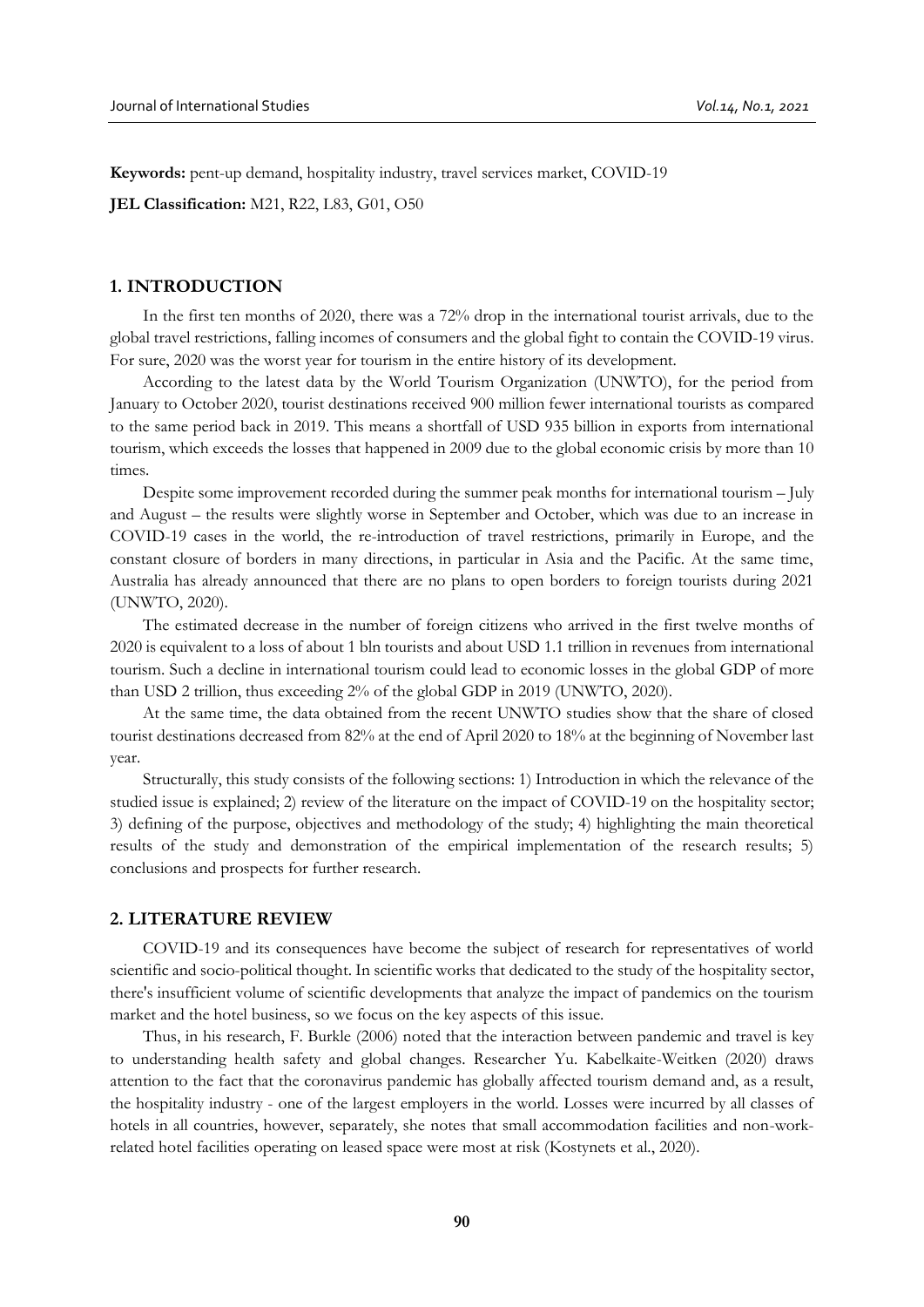It should be noted that S. Butorov (2020) notes that the scale of the epidemic, it's rapid spread, the number of victims and infected people, and its ability to cause irreparable damage to the global economy indicate that humanity has entered an era of global catastrophes, new threats and challenges. In turn, the concept of "challenge" was introduced into scientific use by the English historian A. Toynbee (Toynbee, 2019). Studying the history of human civilizations, he came to the conclusion that the survival or death of each of them was the result of how they reacted to a new problem - a challenge. The development of civilization is determined by whether the creative minority is able to find answers to the challenges of the natural world and the human environment. A. Toynbee identifies the following types of challenges: the challenge of a harsh climate; the challenge of new lands; the challenge of sudden blows from neighbouring societies; the challenge of constant external pressure and the challenge of restriction, when society, having lost something vital, directs its energy to develop properties that compensate for the loss. During the development of "Challenge and Response" theory by A. Toynbee in the middle of previous century humanity was not on the verge of such a catastrophe, that happened in 2020.

P. Ozili and T. Arun (Ozili, & Arun, 2020) in their research provided a list of COVID-19 stats, including confirmed cases, deaths, re-infections, in several countries and continents, and noted the global impact of COVID-19 on the hotel and restaurant business. The researchers looked at a number of political actions and measures in different countries of the world to battle the spread of COVID-19 and, accordingly, classified them into four groups: 1) measures to control human movement; 2) health measures; 3) fiscal measures; 4) monetary measures. "Measures to control" category contains restrictions on foreign travel, domestic travel restrictions, state of emergency declarations, restrictions on mass gatherings, school closures, and restrictions of stores and restaurants operation.

N. Bakar and S. Rosby (2020) used the supply and demand curve in their research to analyze the economic impact of COVID-19 on the hospitality industry. To develop the supply and demand curve, the demand function was created with factors that determine the price of selected products, customer tastes and preferences, consumer expectations, average income of certain countries, and the number of customers. The findings of their study were well expected and point to the devastating impact of the effects of COVID-19 measures on the hospitality sector.

R. Centeno and J. Marquez (Centeno, & Marquez, 2020) in their research developed seasonal autoregressive integrated models of moving average for the Tourism and hospitality industry in the Philippines, predicting a total revenue loss of about 1 170.5 bln Philippine pesos, equivalent to USD 3.37 bln from the effects of COVID-19 until the end of July 2020. In order to ease the impact of the pandemic on the hospitality industry, the authors suggested to divide the country into two regions according to the level of infection risk (high and low) and allowing domestic travel to low-risk regions.

F. Gunay, E. Bayraktaroglu and K. Ozkul (2020) applied scenario analysis methodology to calculate the impact of COVID-19 on the Turkish tourism and hospitality industry. Their model predicts a total loss of revenue in the best and worst - case scenarios of USD 1.5 bln & USD 15.2 bln, respectively for 2020. The worst-case scenario, which fortunately did not materialize, involved closing the borders for 4 months without any economic recovery.

K. Mekhta's research focused on the impact of COVID-19 on India's economy, with a profit loss of about USD 28 bln in 2020, as well as 70% job losses for tourism and hospitality workers and massive bankruptcies on the market (2020). Trend analysis has also been used to examine the impact of COVID-19 on the global tourism and hotel services market and global GDP as a whole. According to I. Priyadarshini, global revenues of the hospitality industry will fall by 17% compared to 2019. The study also predicted that North America, Europe and Asia will suffer the biggest losses in global revenue. The decline in hospitality revenue will mainly be observed in the United States, Germany, Italy and China by 10%, 10%, 24% and 40%, respectively (Priyadarshini, 2020).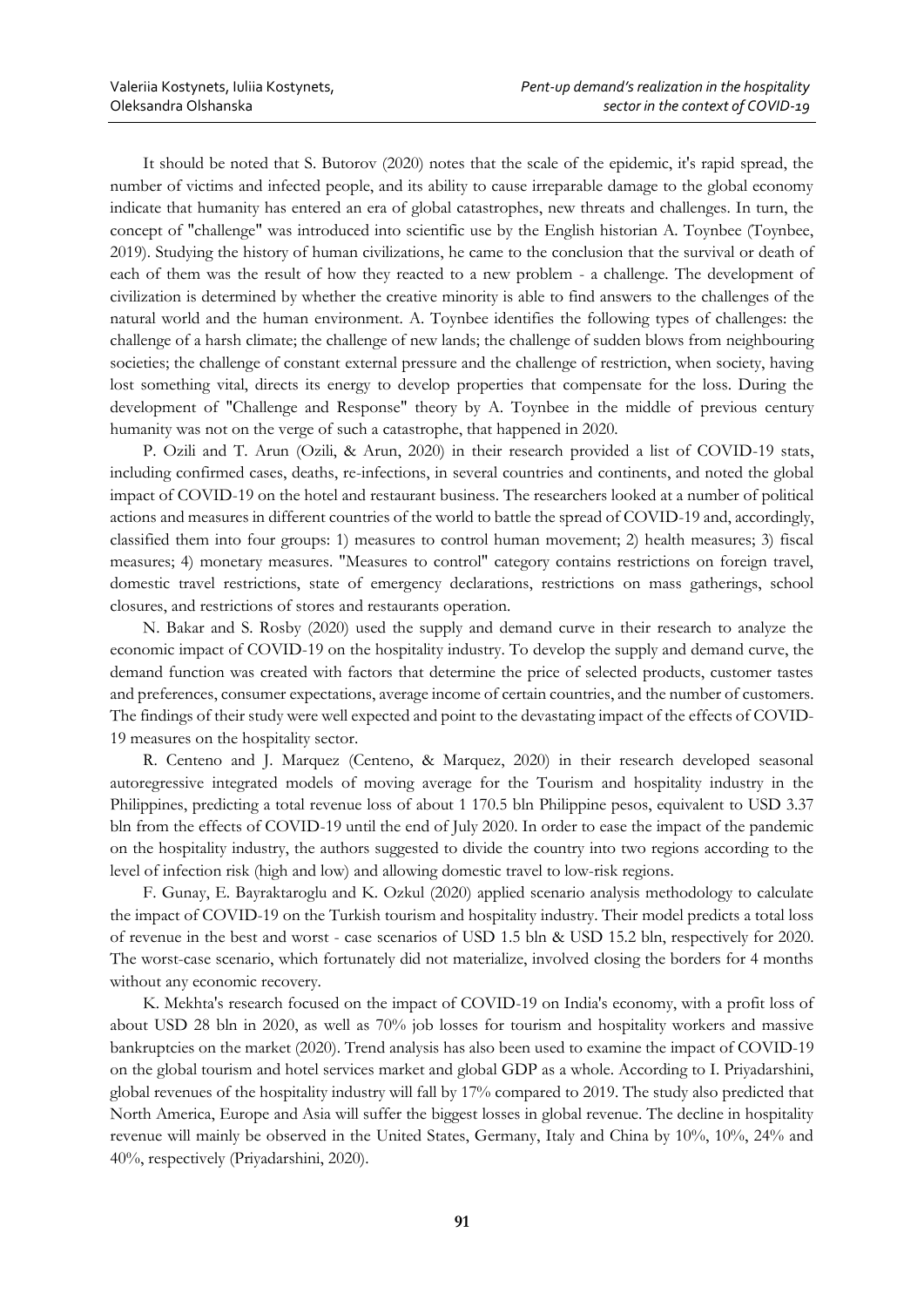T. Cajner, L. D. Crane, R. A. Decker (Cajner, Crane, & Decker, 2020) and others analyzed the impact of the COVID-19 pandemic on the US labor market. According to the study, between March 13 and March 28, 2020, about 13 million paid jobs were lost. At that, authors note that only 9 million paid jobs were lost during the Great Depression of the 1930s, accounting for less than 70% of the pandemic job loss. This study also highlighted that it was the hospitality industry that was most affected by this crisis.

Based on the analysis of scientific sources, it should be noted that despite the presence of a certain number of scientific developments related to the impact of COVID-19 on the hospitality sector, as of now, the topic of realization of pent-up demand for hospitality services, considering functioning of the tourist services market in the context of epidemiological threats, political collapses and financial crises remains undisclosed.

#### **3. METHODOLOGY**

The aim of the study is to model the relationship between the incoming traffic of online booking platforms in the hospitality sector and the volume of tourist arrivals in the context of the spread of COVID-19. Establishing of this relationship and checking of the correlation between these indicators will allow us to assess the statistical significance of regression and correlation parameters and predict the recovery and realization of pent-up demand for services in the hospitality sector.

In accordance with the aim of the study, the main objectives of the study were to analyze the current state and prospects of the development of the hospitality sector as a component of the tourist services market in the context of easing restrictions in the countries of tourist arrivals; to establish opportunities and determine the features of realization of pent-up demand based on the results of the resumption of international flights and the functioning of the hospitality industry in the conditions of COVID-19.

Methods of economic dynamics analysis, structural and functional analysis, scientific abstraction, as well as the graphical method and econometric methods of nonlinear regression were used to conduct a detailed study. The time period of the study is July – December 2020.

Based on these initial data, we construct models of paired nonlinear regression and select the most statistically adequate ones for forecasting using the following algorithm (graph 1).



## **Graph 1. Algorithm of construction of regression models**  *Source*: compiled by the author (Lopatin & Chernenko, 2011)

Using the built-in MS Excel tools, a power model was constructed, the trend curve equation was derived, and the coefficient of determination R2 was determined. The construction of an equilateral regression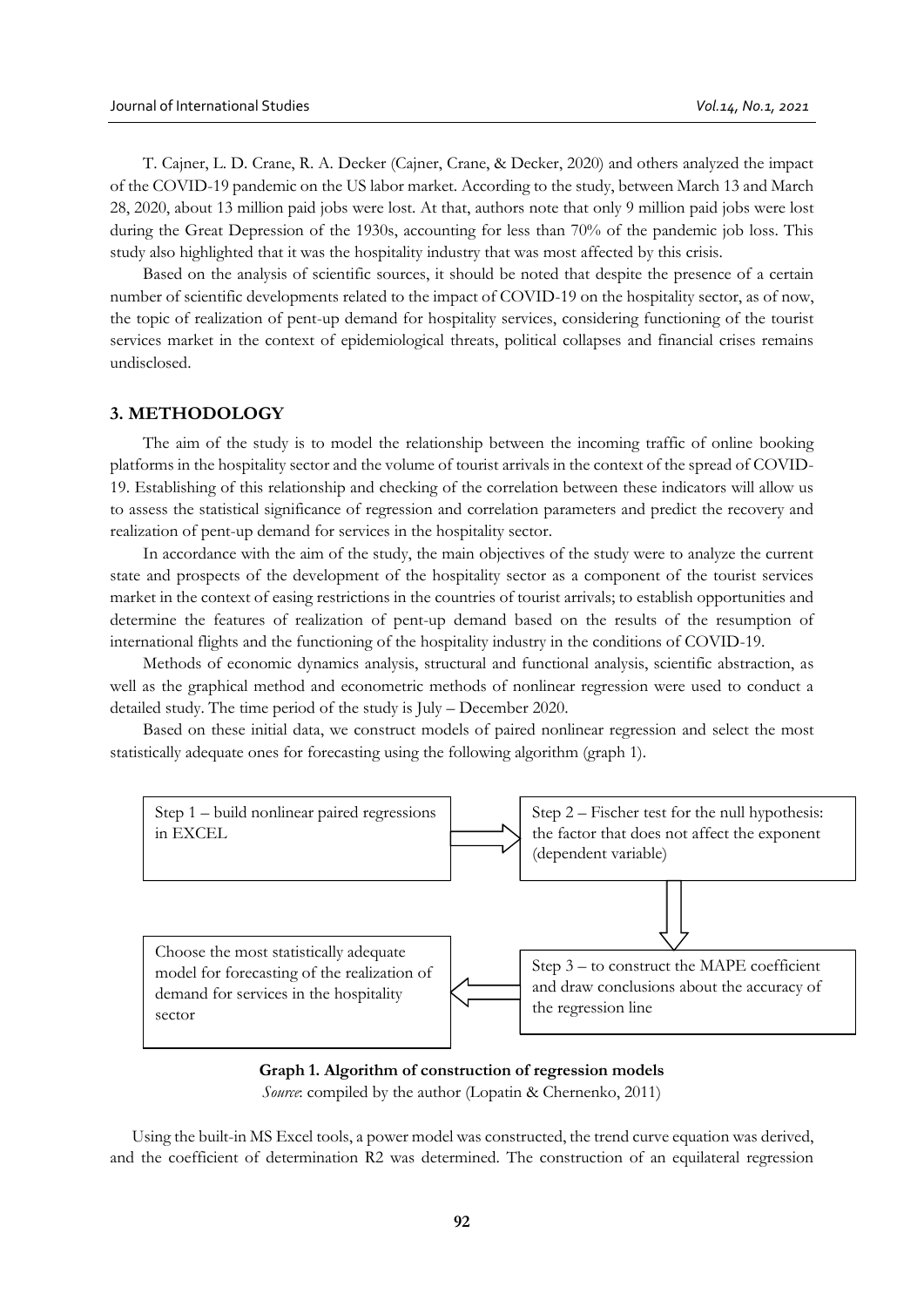$y = a + b \frac{1}{x}$  was performed by replacement of the equilateral hyperbola model with a linear model by introduction of a new variable  $U = \frac{1}{v}$  $\frac{1}{x}$ .

To determine the coupling density between variables, the Fischer test was used to test the null hypothesis: "The Factor (independent variable) does not affect the indicator (dependent variable)".

Fischer's F-statistics were calculated using the Formula (1):

$$
F_{comp} = \frac{R^2}{1 - R^2} (n - 2)
$$
\n(1)

The MAPE coefficient characterizes the accuracy of sample approximation by the constructed regression equation.

The MAPE coefficient was calculated using the Formula (2):

$$
\text{MAPE} = \frac{1}{n} \sum \left( \frac{Y - Y}{Y} \right) \cdot 100\% \tag{2}
$$

The MAPE coefficient (absolute percentage error test) characterizes the accuracy of the forecast. It is considered that a MAPE value of less than 10% indicates high forecast accuracy; value from 10% to 20% – good forecast accuracy; value from  $20\%$  to  $50\%$  – satisfactory accuracy; value of more than  $50\%$  – unsatisfactory accuracy. In our case, we have a small sample size of  $n = 6$ , since we analyzed data for six months of recovery of tourist flows during the period of easing of quarantine measures in countries around the world.

## **4. EMPIRICAL RESULTS AND DISCUSSION**

The hospitality sector as a component of the tourism industry is certainly a business sector that was most affected by the COVID-19 pandemic. In most European countries and in Ukraine, the government issued direct orders to close hotels during the spring lockdown. It should be noted that there were no such directives in Germany, but according to the report of the European hotel Performance Update (CoStar, 2020), the occupancy of hotels and other accommodation facilities fell to a minimum of 4-5%, because business trips and events were cancelled naturally, and air traffic was closed.

*Impact of COVID-19 on the hospitality sector.*

After the opening of European borders within the European Union and some EU countries and outside it (in particular, Bulgaria, Croatia, Albania, Montenegro) for tourists from third-party countries, the situation began to improve, but very slowly. In general, the hotel industry in Europe (current occupancy is about 40%) is recovering more slowly than in the United States or China (occupancy is under 50%) (Hospitalitynet, 2020).

In the United States, the occupancy rate of luxury hotels at the beginning of May 2020 was ~15%, of the economy class hotels  $-\sim 40\%$ . Stock prices in the hotel business have fallen by 60% since January 1, thousands of hotels have closed, which gives reason to expect full recovery of the market no earlier than in 2023.

The average September hotel occupancy in Europe was about 21%, which is a positive trend compared to April and May, when the occupancy rate did not exceed 4-9%. A positive trend is observed, but such indicators are not enough to fully ensure the operation of hotels. At the same time, only 10% of customers completely cancel their room reservations. The rest postponed their reservation - either for 2021 or for the fourth quarter of 2020. Thus, this indicates the realization of pent-up demand, and the highest priority task for hotel is to survive until the specified period.

The best situation is observed in resort hotels. On average, in large European cities, hotel occupancy is 20-30%, and in the regions - 40-60%. The reason for this was the growth of domestic tourism and tourism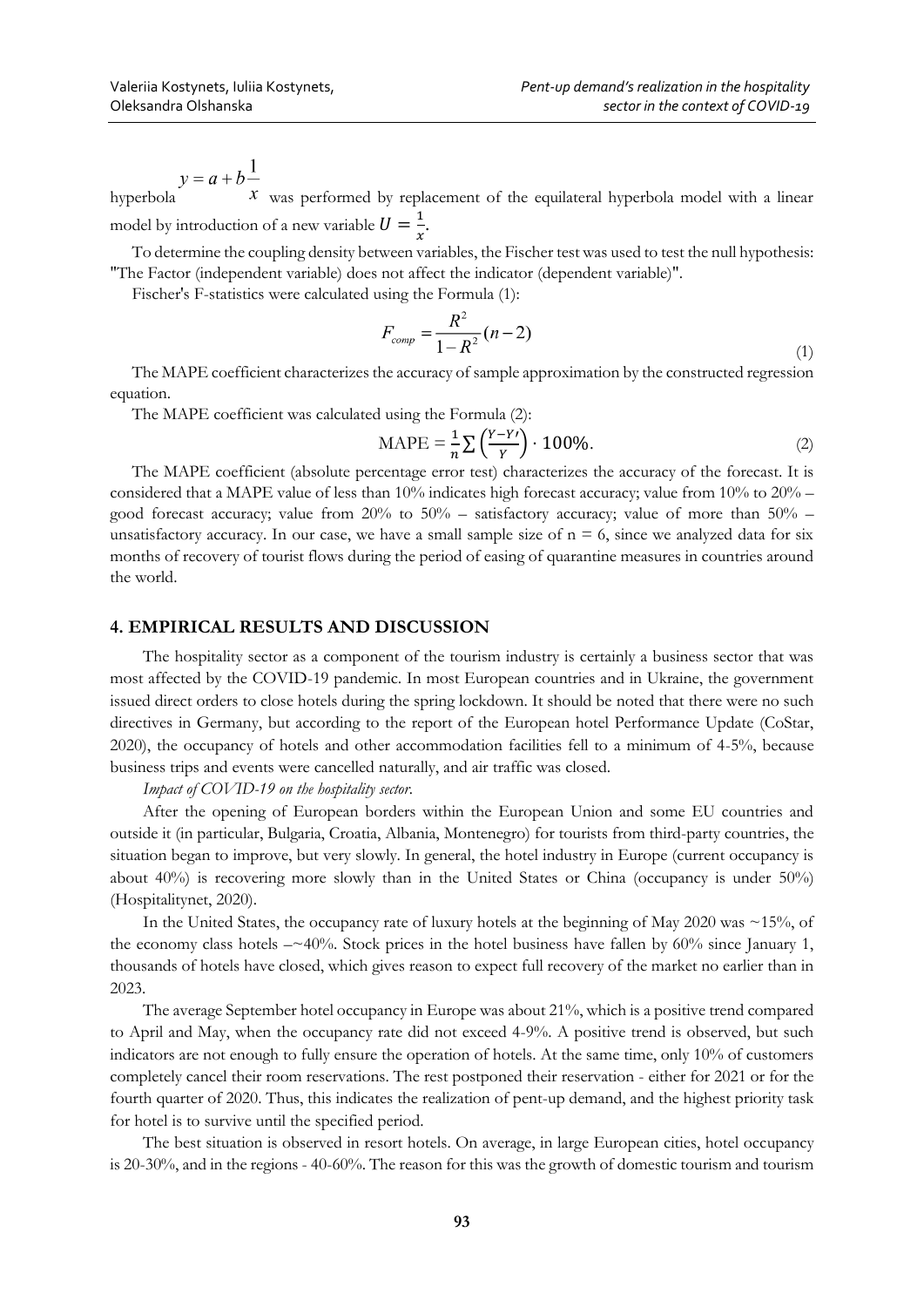within the EU countries - tourists are more interested in resorts and regional attractions than capitals, where business life is usually concentrated (McKinsey & Company, 2020).

The Asian hospitality sector is no less affected. For example, tourism in Thailand was almost completely suspended, which was caused by a sharp drop in the number of arrivals of foreign tourists after the outbreak of the pandemic. During the spring lockdown period, this drop was 76.4%. Another consequence of the recession was the loss of jobs for almost one million employees in the hospitality industry (NTO Ukraine, 2020)

At the same time, a positive component for entrepreneurship in the hospitality industry is the fact that investment in the sector has been frozen, the completion dates of hotels under construction have shifted by one to two years, and, accordingly, reduced competition will help currently functioning hotels to recover faster.

#### *Impact of COVID-19 on the tourism industry.*

In Asia and the Pacific, which were the first regions affected by the pandemic, and the regions with the highest level of travel restrictions that exist even today, in January-October 2020, the number of tourist arrivals decreased by 82%.

In the Middle East, tourist arrivals fell by 73%, while in Africa, during the same period, the level of tourist arrivals decreased by 69% (UNWTO, 2020).

Europe recorded a 76% reduction in tourist flows, although in some countries quarantine restrictions were eased during the summer tourism season.

The number of international arrivals to America decreased by 68%. Arrivals in the Americas have been gradually improving since June, and there is now a positive trend, particularly among Caribbean island countries.

In the sub-regions of Western Europe, Central and Eastern Europe, Caribbean, North America, South America and sub-Saharan Africa, tourist arrivals decreased by 70% in the first ten months of 2020. With a few exceptions, such as Andorra (-30%), the US Virgin Islands (-38%) and Austria (-46%), most tourist destinations recorded a 50-90% decrease in international arrivals between January and October 2020 (UNWTO, 2020).

Since June, many global destinations have eased travel restrictions, moving from a policy of completely closed borders to more targeted restrictions. The share of closed destinations decreased from 82% at the end of April 2020 to 18% at the beginning of November. The actual number dropped from 156 countries in April to 59 in early November. Despite this, most countries adhere to certain entry and exit restrictions, in particular, such as mandatory quarantines or travel bans for Third-party countries tourist markets. In total, 59 destination countries supported "partial" border closures at the beginning of November, which is equivalent to 52% of arrivals in the world, while 95 countries had "other measures" (27%) (UNWTO, 2020), including, in particular, PCR testing as a condition for making a trip or free entry to the country of arrival, but with the condition of staying in compliance with standard security requirements.

Regions in Europe saw the largest reduction in "total" border closures - from 92% in late April to 3% in early November, reflecting the opening of destinations across the European Union in late May and June for at least EU citizens.

In Asia and the Pacific, the share of "closed" countries also fell, albeit to a lesser extent (from 89% in April to 53% in November), as several significant tourist destinations, such as China and Thailand, remained closed.

The "total closure" of countries in the Americas declined from 40% to 14% in the same period, reflecting the opening of borders at several destinations, mainly in the Caribbean. However, a number of countries are still closed for international travel.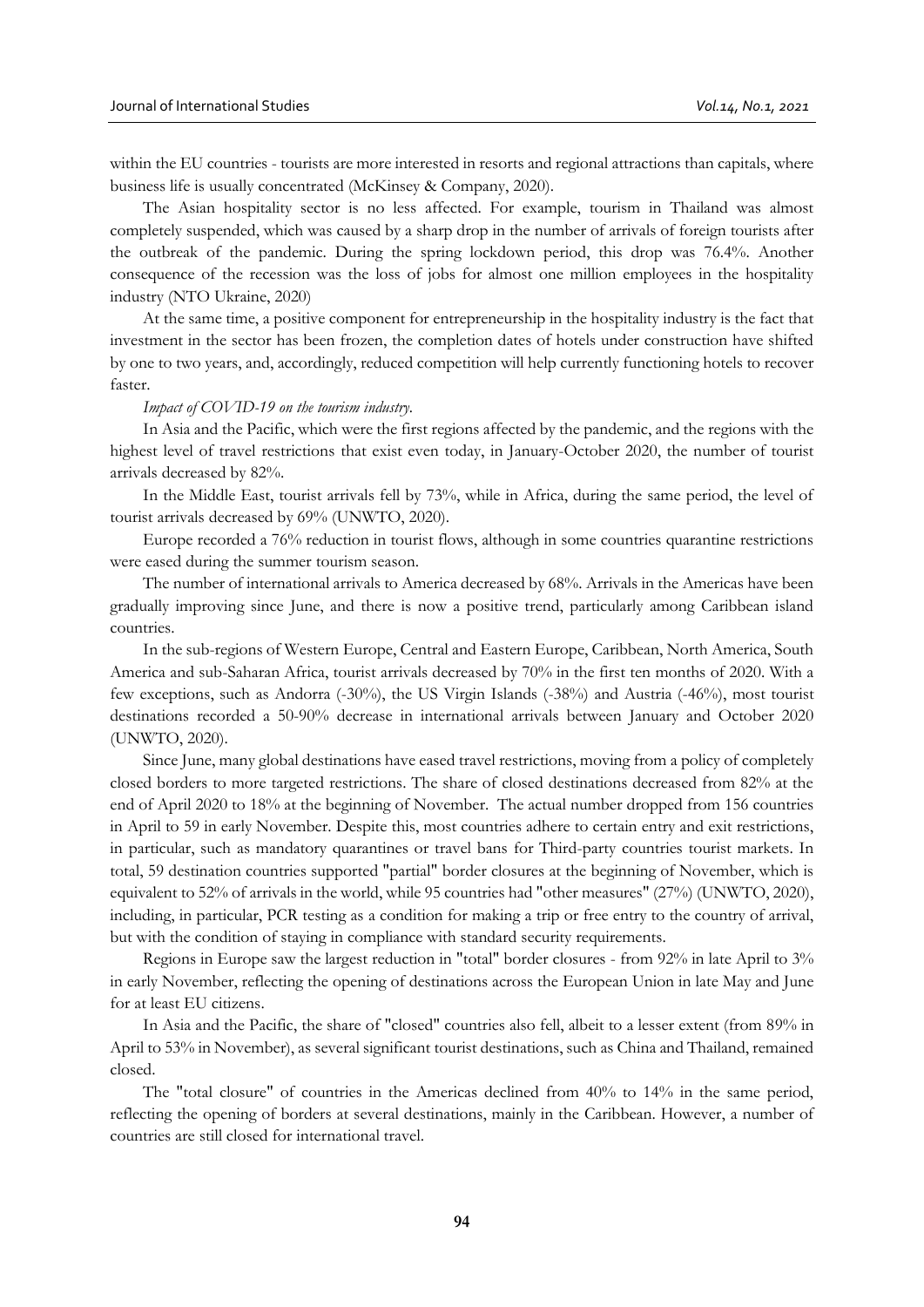African destinations with "full closures" peaked at 91% in May and fell to 11% by November. In the Middle East, they reached 80% and then fell to 9%.

As of November 1, the Asia-Pacific region was the only region where 53% of destinations remained closed. In the American, African and Middle Eastern regions, the share ranged from 9% to 14%, while only 3% of European destinations remained completely closed (UNWTO, 2020).

*Key trends in the hospitality sector, considering the realization of pent-up demand.*

The spread of the COVID-19 pandemic has demonstrated to players in the travel services market and the hospitality industry that a hotel product is no longer just a room rate. A hotel service should inspire confidence and guarantee the safety of every consumer. It is important to review previous processes, consumer demand, and identify new customer categories and new services. In fact, today the hospitality industry needs to create a new portrait of the guest, assess their needs and understand what services they need.

Dynamic customer engagement and personalization of the service will require new systems that can provide a full cycle of interaction with the client. In this vein, the importance of CRM and loyalty systems will increase, because today it is especially important for hotels to build trust and develop communication with guests. The requirements for these technologies will grow: first, when new customer data appears (for example, Travel ID numbers or health passports, which are currently being actively discussed), and secondly, due to the need for the market to have orderly information about sanitary protocols in hotels.

So, two key trends in the hospitality sector in the current conditions of functioning of the tourism industry are:

1. Digitalization (automation of service processes using AI technologies; integrated guest applications; contactless services and SIP-DECT technologies, etc.);

2. Compliance with sanitary standards (regular cleaning and disinfection of rooms; thorough sanitary treatment of surfaces; washing of linen and towels only at high temperatures; non-contact frames for measuring the temperature of hotel guests; disinfection of luggage; new service formats in hotel restaurants and bars, etc.).

Mainly powerful hotels, hotel chains and partially small family hotels will be able to afford to meet the requirements in accordance with these trends, which, in turn, can negatively affect the sector of private accommodation in apartments, where, in turn, it is quite difficult to introduce innovations dictated by the requirements of the time, and track the implementation of safe recreation standards.

## *Realization of pent-up demand in the hospitality sector*

The activity of consumers and the formation of demand for hotel services after the resumption of air traffic in the world is evidenced by the dynamics of consumer requests for popular online booking services Airbnb and Booking.com, shown in Graph. 2.

The selected data period for analysis is October 2019 - January 2021, except April-June 2020. This exclusion is due to the consequences of fight against coronavirus outbreak with a corresponding restriction on tourism in general and, in particular, a ban on the activities of accommodation establishments worldwide. Thus, in fact, from the end of March to the beginning of April 2020, the traffic to visit online booking sites and, in turn, the load of hospitality enterprises decreased to zero and remained in this value almost until early July, when flights were resumed and, accordingly, international travel could the maximum extent possible at that time. Starting from July 2020, we can observe a gradual increase in traffic with its corresponding fluctuations until January 2021.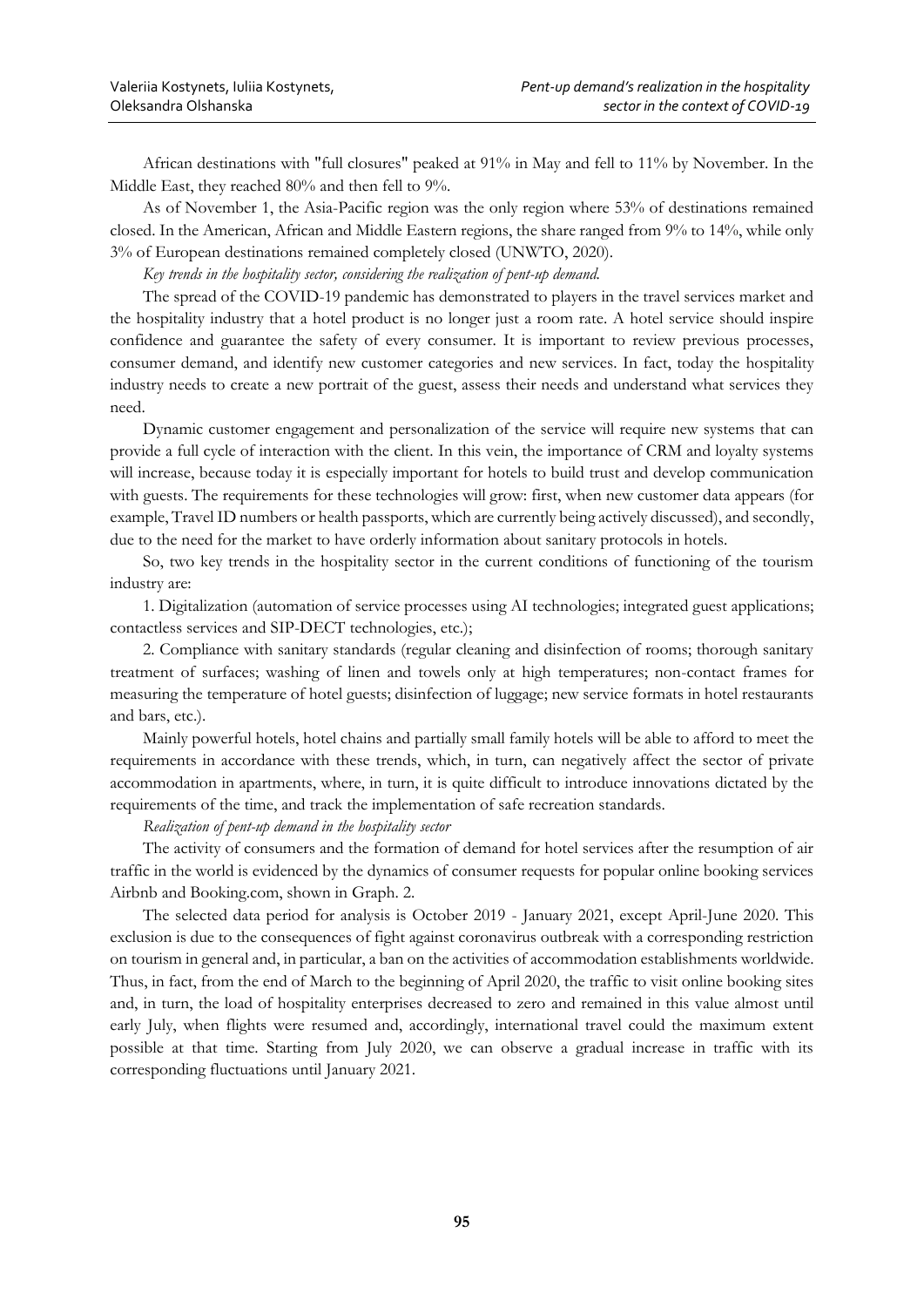

**Graph 2. Dynamics of consumer requests on popular online booking service platforms Airbnb and Booking.com for the period October 2019 – January 2021 (excluded period April 2020-June 2020)**

*Source:* data based on Similarweb.com

The data in this figure indicate a trend of low consumer requests on the Airbnb online booking platform from July 2020, which is primarily due to the inability of the private accommodation sector to provide the necessary sanitary requirements to counteract COVID-19 and certain restrictions related to the possibility of booking in these accommodation facilities. In the pre-quarantine period, the dynamics of requests was more positive. The period October-December 2019 indicates moderate growth, due to the traditional increase in demand in the pre-Christmas period. The peak of consumer demand falls on January-February 2020, which is because the main consumers of Airbnb services are young people who are on vacation during this period.

In turn, on the platform of online booking services Booking.com which specializes in the provision of booking services mainly in certified hotels, there is a traditional fluctuation of consumer demand within the norm in the period October 2019 - January 2020. Since February 2020, there has been a sharp drop in demand, the anti-record of which is observed in March 2020, due to the COVID-19 outbreak. Some growth since April 2020 is due primarily to visits to the platform to cancel or reschedule orders for a later period. After the resumption of international tourism there is a consistently high dynamics of requests in the traditional months of the high summer season with a gradual decrease in them during the autumn, which is associated with both a standard decrease in demand for travel during this period, and with the autumn tightening of restrictive measures in several countries around the world. At the same time, since the end of November and throughout December, we have seen a positive trend in requests, related to the easing of some quarantine restrictions during the Christmas period and the desire of consumers to relax during the Christmas and New Year holidays. The data in the figure shows consumer confidence in certified hotels and Booking.com as an intermediary in the implementation of measures for safe recreation in the conditions of COVID-19.

The hypothesis of the study of the realization of pent-up demand is based on the fact that there is a non-linear relationship between incoming traffic, that is, consumers' visits to online booking sites and the volume of tourist arrivals, which indicate the volume of realized demand for accommodation facilities. To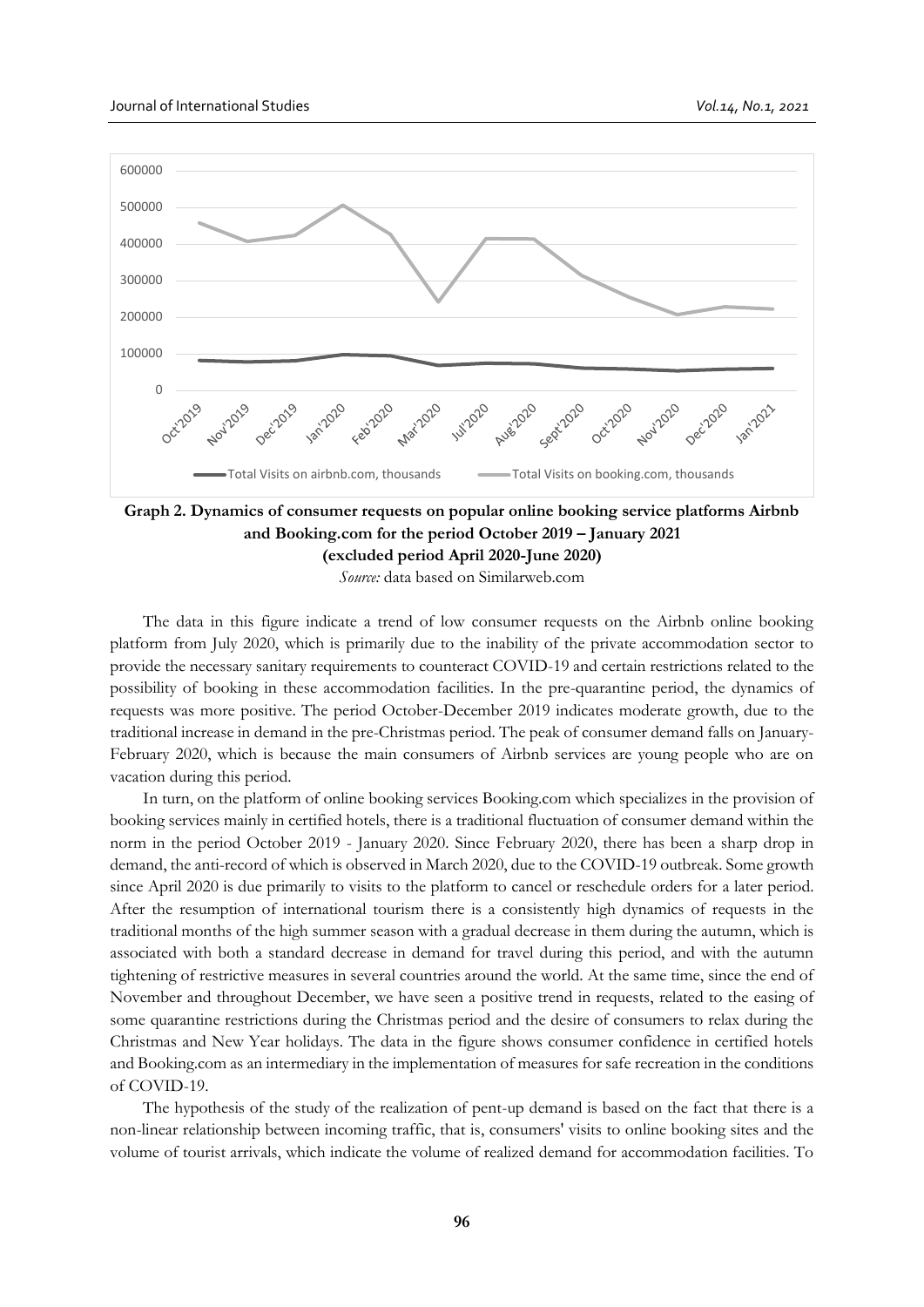test this hypothesis we will use the generalized UNWTO data on tourist arrivals and platform data similarweb.com, which characterize the statistics of visits to the online booking platform Booking.com for the period July – December 2020 (Table 1).

Table 1

|  | Summary data of the Booking.com incoming traffic volume and the volume of tourist arrivals |  |  |  |  |  |
|--|--------------------------------------------------------------------------------------------|--|--|--|--|--|
|  |                                                                                            |  |  |  |  |  |
|  |                                                                                            |  |  |  |  |  |
|  |                                                                                            |  |  |  |  |  |

|           | Total Visits on booking.com, | International Tourist Arrivals, million |
|-----------|------------------------------|-----------------------------------------|
|           | thousands (Similarweb.com)   | (UNWTO)                                 |
|           | X                            | Y                                       |
| Oct'2019  | 458000                       | 119.81                                  |
| Nov'2019  | 408000                       | 100.12                                  |
| Dec'2019  | 424000                       | 109.52                                  |
| Jan'2020  | 507000                       | 99.53                                   |
| Feb'2020  | 427000                       | 85.54                                   |
| Mar'2020  | 242000                       | 44.55                                   |
| Jul'2020  | 415500                       | 29.18                                   |
| Aug'2020  | 414500                       | 33.56                                   |
| Sept'2020 | 314500                       | 29.18                                   |
| Oct'2020  | 255000                       | 39.39                                   |
| Nov'2020  | 207500                       | 40.85                                   |
| Dec'2020  | 229000                       | 42.31                                   |
| Jan'2021  | 223000                       | 38.89                                   |

*Source:* data based on Similarweb.com and UNWTO

Based on these initial data, nonlinear regression models were constructed and the most statistically adequate ones for forecasting were selected – this is the power model (graph 3) and a model based on an equilateral Hyperbola (graph 4) - according to the chosen research methodology.

For each model, the following indicators were calculated: the Fischer criterion to characterize the tightness of the connection and the average error of the approximation – MAPE coefficient. Let's estimate the statistical significance of the regression parameters in Table 2:

Table 2

| Parameter                | Power model<br>$Y=0.0002x^{0.3453}$ | Equilateral Hyperbola model<br>$Y = -20610x + 127.54$ |
|--------------------------|-------------------------------------|-------------------------------------------------------|
| $\alpha_0 =$             | 0.0002                              | $-20610$                                              |
| $\alpha_1 =$             | 0.9834                              | 127.54                                                |
| $R^2 =$                  | 0.3453                              | 0.3838                                                |
| $MAPE =$                 | 38.2539                             | 24.2227                                               |
| $F_{\textit{comp}}$      | 5.802                               | 6.8513                                                |
| $F_{\alpha\dot{\alpha}}$ | 3.23                                | 3.23                                                  |

Summary table of parameters of nonlinear regression models

*Source:* own data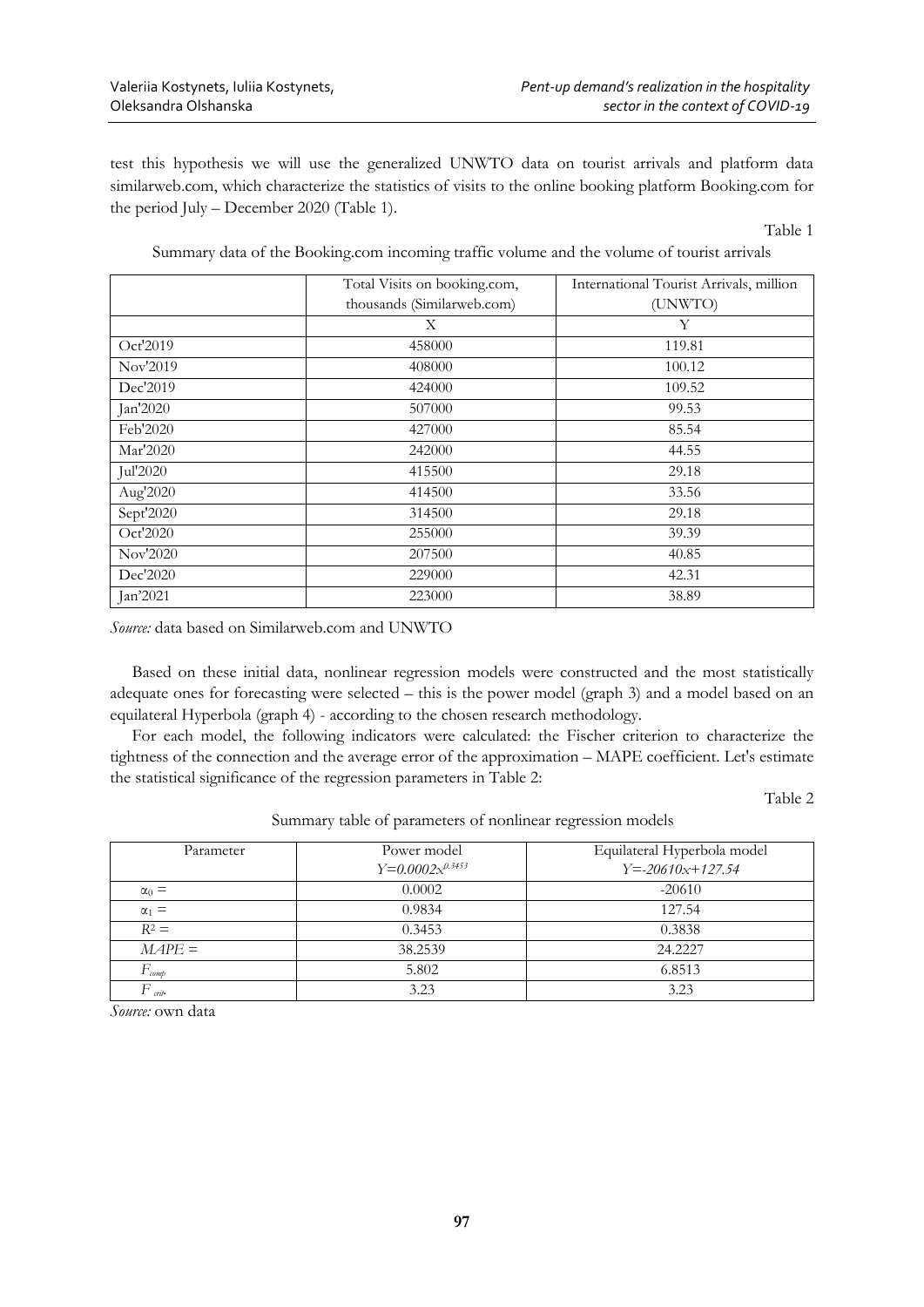

**Graph 3. Power dependency model of International Tourist Arrivals from Total Visits on booking.com**

*Source:* own data



**Graph 4. Hyperbolic dependency model of International Tourist Arrivals from total Visits on booking.com** *Source*: own data

**98**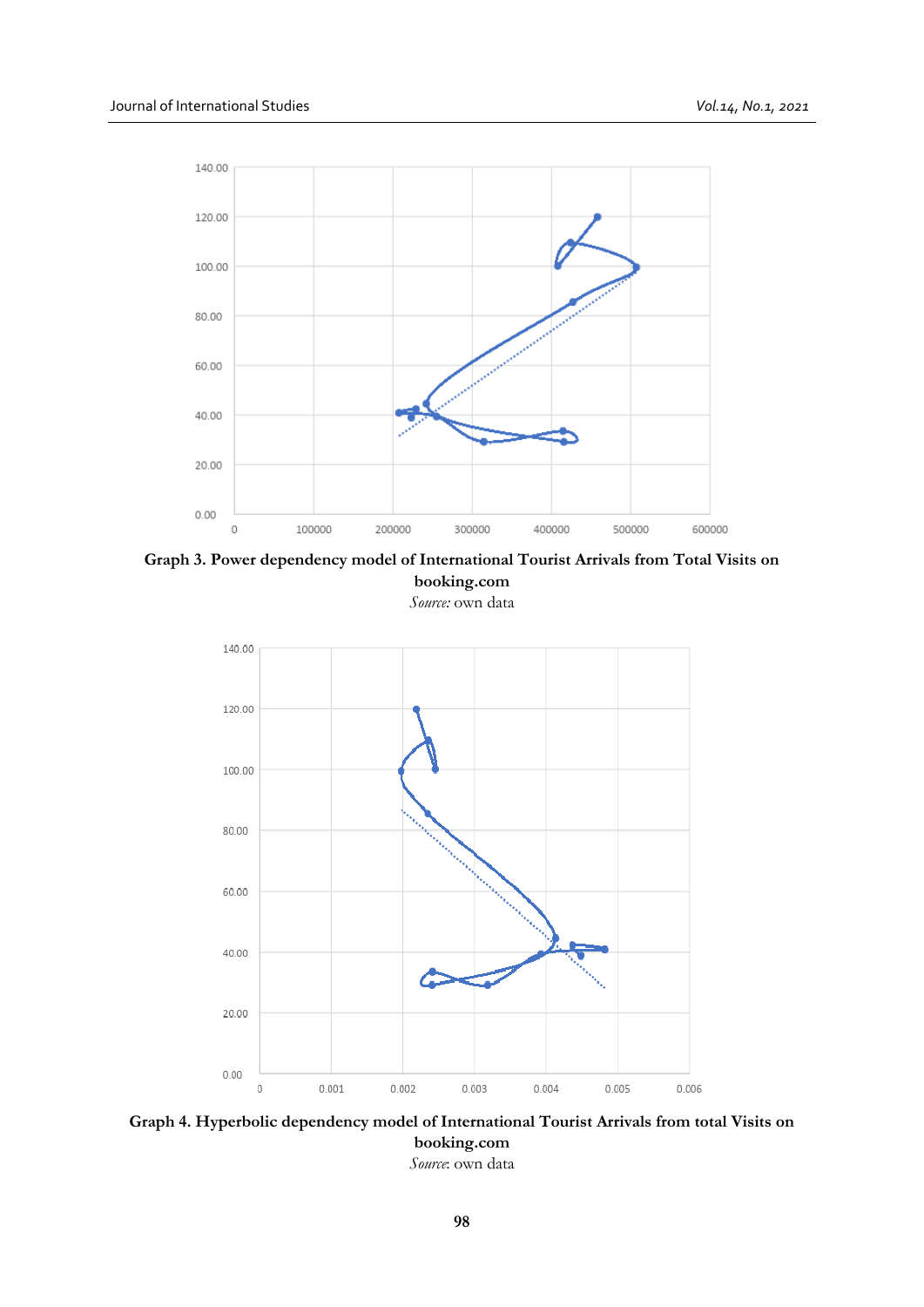From Table 2 we can conclude that the result of modelling using nonlinear regression models is satisfactory, because according to Fischer's criterion, we can reject the null hypothesis (Fcomp > Fcrit), and according to the value of the MAPE coefficient, which is between 20% and 50%, in this model, we can get a satisfactory accuracy of prediction of the realization of demand for hospitality services.

Analysis of the residue gives an indication of how well the regression model selected.

According to the general theory, residues should behave as independent (or almost independent) equally distributed random variables. To obtain confidence intervals forecasting methods in classical regression analysis also assumed normal distribution of residuals.

Take the necessary calculations to verify the normality of distribution residues. We build a scattering diagram based on the results of that calculation (graph 5).





Since all residues are located in the vicinity of the line, we can assume that the distribution of residues is approximately normal.

In this case, the parameters indicate that both models are statistically adequate (since all assumptions about the statistical properties of errors are fulfilled), respectively, the obtained regressions can be used to forecast the realization of demand in the hospitality sector.

The constructed models characterize trends in the realization of pent-up demand for services in the hospitality sector, which can be predicted based on data on incoming traffic of online booking platforms, which in turn characterizes the potential demand for hospitality services.

To test the constructed nonlinear regression models, we will forecast the realization of demand for both models with the same value of the variable X (incoming traffic to the online booking platform Booking.com). Let's assume that incoming traffic to the online booking platform Booking.com will increase by 20% from the level of December 2020 (Scenario A) or by 50% (Scenario B).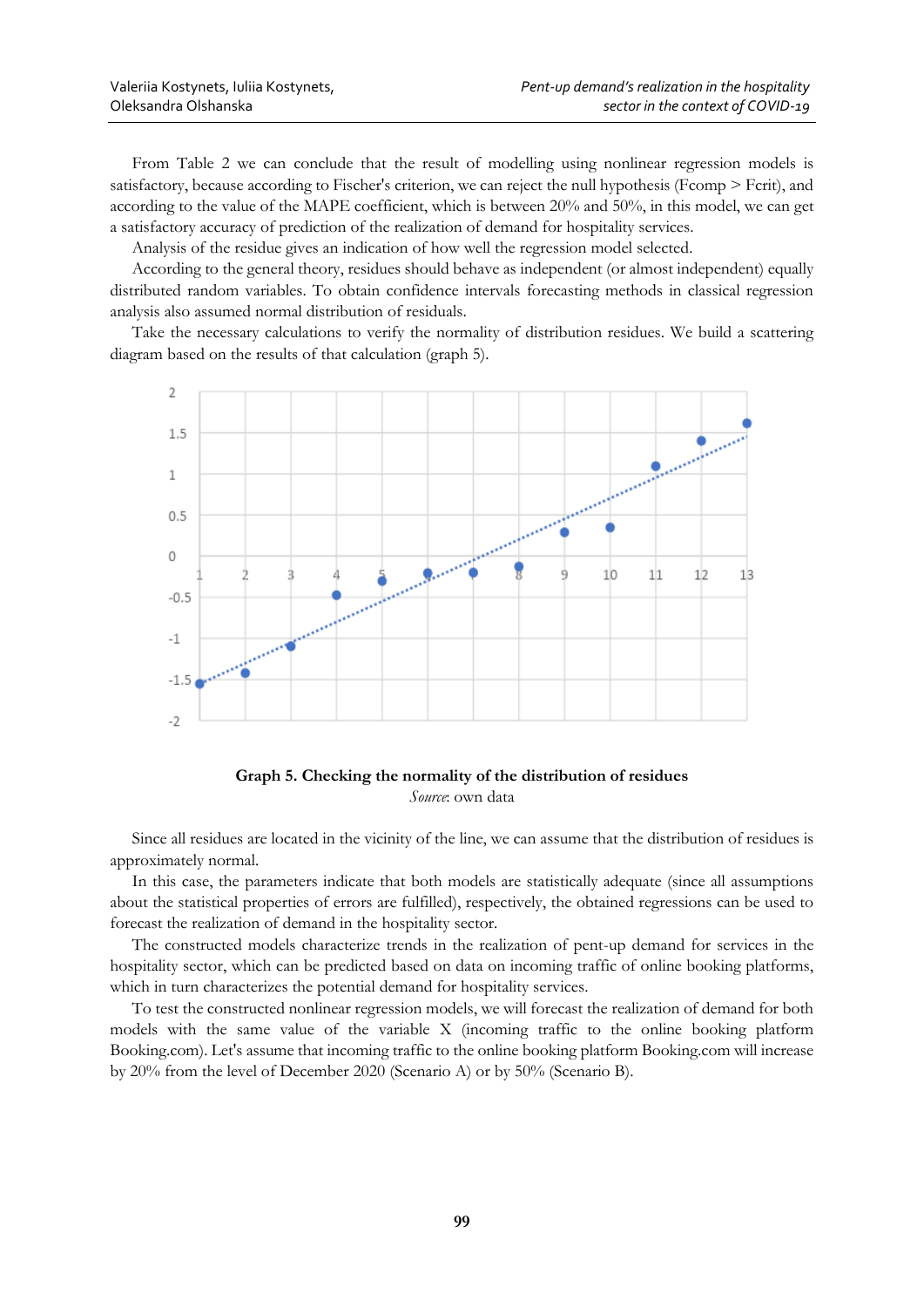Table 3

| Parameter                                                               | Power model          | Equilateral Hyperbola model |  |  |  |  |
|-------------------------------------------------------------------------|----------------------|-----------------------------|--|--|--|--|
|                                                                         | $Y=0.0002x^{0.3453}$ | $Y = -20610x + 127.54$      |  |  |  |  |
| Scenario A (20% increase in incoming traffic compared to December 2020) |                      |                             |  |  |  |  |
| Total Visits on Booking.com, thousands                                  | 274800               | 274800                      |  |  |  |  |
| $(X1) =$                                                                |                      |                             |  |  |  |  |
| International Tourist Arrivals, million (Y1)                            | 44.64                | 52,54                       |  |  |  |  |
|                                                                         |                      |                             |  |  |  |  |
| Scenario B (50% increase in incoming traffic compared to December 2020) |                      |                             |  |  |  |  |
| Total Visits on Booking.com, thousands                                  | 343500               | 343500                      |  |  |  |  |
| $(X1) =$                                                                |                      |                             |  |  |  |  |
| International Tourist Arrivals, million (Y1)                            | 55.60                | 67,54                       |  |  |  |  |
|                                                                         |                      |                             |  |  |  |  |

Forecast of International Tourist Arrivals based on Total Visits on Booking.com

*Source*: own data

Thus, we can see that forecasting, using both models gives approximately the same result of the value of realized demand. In fact, we have not considered random error, because the true value is in a certain range. It shows that an error value *ε* should be added to the developed nonlinear mathematical models, and that an increase in incoming traffic to the site (i.e., potential demand) does not always lead to an increase in the volume of realized demand. This potential demand becomes realized when temporary accommodation is booked. In the context of digitalization of the economy and Public Relations, data of the usage of digital resources is a source of information about socio-economic processes and can become the basis for market or industry, or sectoral trends forecasting.

#### **5. CONCLUSION AND IMPLICATION**

Summing up the results of the study, we note that we can already observe the realization of pent-up demand in the hospitality industry, which indicates a rather optimistic scenario for the recovery of international tourism in the coming years. At the same time, we consider it appropriate to focus on the main trends in the travel industry, which will be present in the tourism sphere during 2021.

First, the trend of long-term recreation or, so-called, staycation, which is associated with the stay of tourists outside their permanent place of residence for 14 or more days or making several trips per year, will become popular.

Secondly, remote work from anywhere in the world or workation. In fact, we are waiting for the era of "digital nomad", which provides the opportunity to work from anywhere where there is wi-fi and discounts from hotels for long-term stays (today the leaders in workation are Bali, Bermuda, Barbados, Aruba and Croatia).

Third, contactless technology and the best service with health care. In the process of resuming of tourist travel, tourists prefer airlines, airports and hotels with higher standards of health safety. Many companies have quickly adapted to these demand features: Hilton Hotels now offers contactless hotel check-in; Marriott staff cleans with electrostatic sprayers; IHG has created a special cleanliness Council called "Commitment to cleanliness".

Fourth, travel agents and travel consultants – assistants in travel organization. The pandemic has only highlighted the crucial role of travel agents and travel consultants. Rapid-changing conditions of entry to certain countries, nuances of insurance and PCR testing, new conditions of stay in all world destinations – all this is too difficult to learn for a person who is far from tourism and literally does not "live in it". Therefore, in 2021, travel agencies will become the most important sources of knowledge.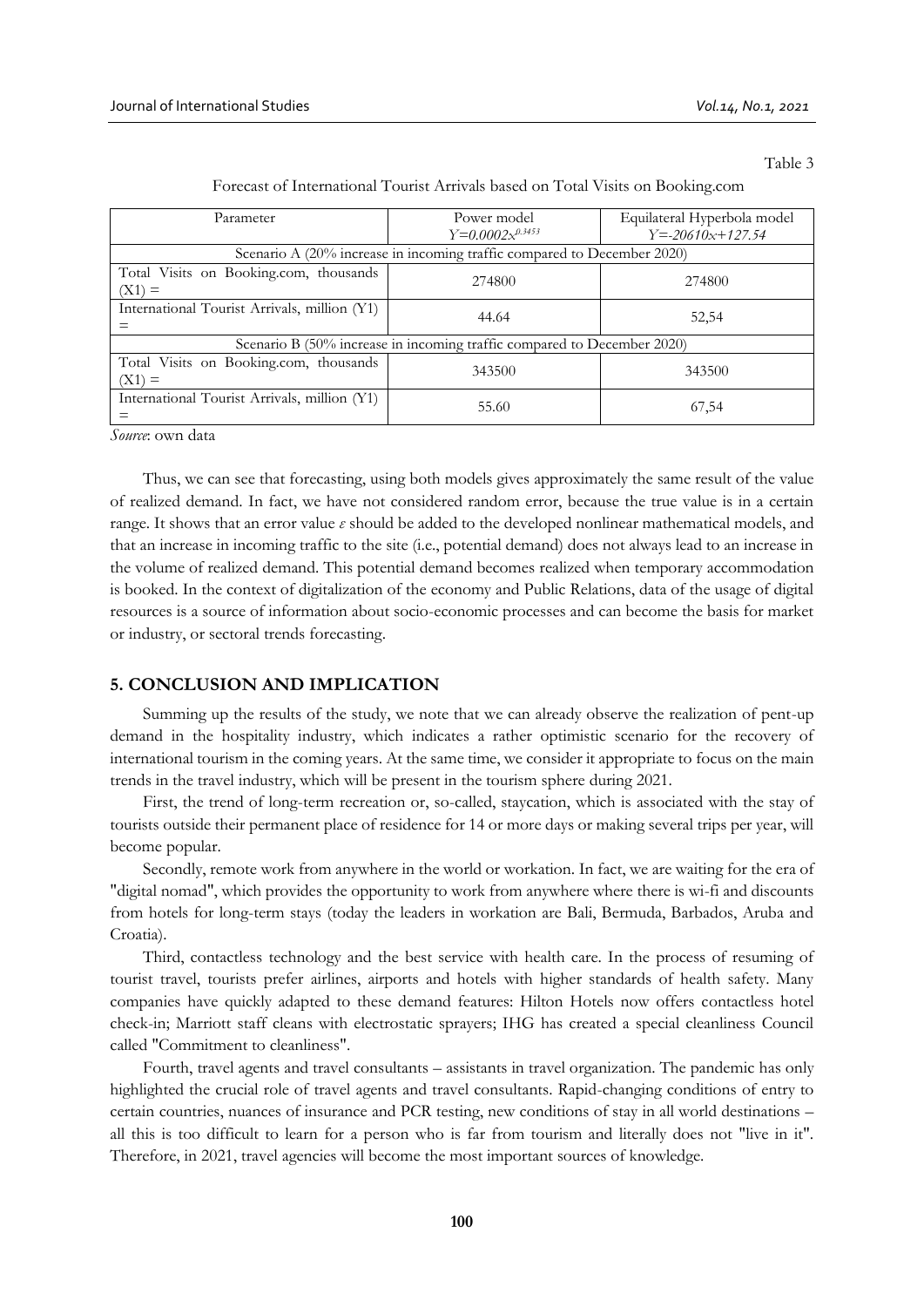Fifth, the trend of booking "at the last minute" will continue, and "early booking" will be forced to be on pause, which is due to the fear of tourists to book flights and hotel rooms in advance due to the variability of entry conditions and the openness of destination countries.

Sixth, the growing popularity of car travel, quite often – within the country.

Seventh, the revival of business tourism is associated with the restoration of various sectors of the economy and business environment.

Eighth, the issue of vaccination and the introduction of health passports remains open, because now opinions about the need to introduce this tool are divided both among specialists in the hospitality industry and the tourism services market as a whole, as well as among representatives of world political structures.

In general, 2021 has all the prospects and opportunities to become a record year for the tourism industry, taking into account the level of bookings, the resumption of international arrivals and the desire of tourists from all over the world to travel, which indicates the unconditional realization of the pent-up demand for travel among consumers.

## **REFERENCES**

Bakar, N.A., & Rosbi, S. (2020). Effect of Coronavirus disease (COVID-19) to tourism industry. *International Journal of Advanced Engineering Research and Science*, *7*, 4. https://dx.doi.org/10.22161/ijaers.74.23

- Burkle, Fm.Jr. (2006). Globalization and natural disasters: issues of public health, public capacity and political action, *Journal of International Relations*, *59* (2), 231-265.
- Butorov, S.A. (2020). The COVID-19 pandemic and impact on the world tourist industry, *Bulletin of MGUKI*, *2* (94), 116-125.
- ETOA Başkanı Tom Jenkins: Krize rağmen talep güçlü plans (2020, December 19). Retrieved from https://www.turizmguncel.com/haber/etoa-baskani-tom-jenkins-krize-ragmen-talep-guclu
- Cajner, T., Crane, L.D., Decker, R.A., Hamins-Puertolas, A., & Kurz, C. (2020, May 18). Tracking Labor Market Developments during the COVID-19 Pandemic: A Preliminary Assessment. Retrieved from https://www.federalreserve.gov/econres/feds/files/2020030pap.pdf
- Centeno, R.S., & Marquez, J.P. (2020, April 21). How much did the Tourism Industry Lost? Estimating Earning Loss of Tourism in the Philippines. Retrieved from https://arxiv.org/pdf/2004.09952.pdf
- Günay, F., Bayraktaro˘glu, E., & Özkul, K. (2020). Assessing the Short-term Impacts of COVID-19 Pandemic on Foreign Visitor's Demand for Turkey: A Scenario Analysis, *Journal of Ekonomi, 2*, 80–85.
- Hospitality and COVID-19: How long until 'no vacancy' for US hotels? (2020, June 10). Retrieved from https://www.mckinsey.com/industries/travel-logistics-and-transport-infrastructure/ourinsights/hospitality-and-covid-19-how-long-until-no-vacancy-for-us-hotels
- Kabelkaite-Vaitkene, Yu. A. (2020). Challenges and opportunities of the hospitality industry in conditions of distribution of coronavirus infection, *Digital Science*, *10*, 35-45.
- Kostynets, I., Kostynets, V., & Baranov V. (2020). Pent-up demand effect at the tourist market. *Economics and Sociology*, 13(2), 279-288. doi: 10.14254/2071-789X.2020/13-2/18
- Lopatin, O.K., Chernenko, O.B. (2011). *Econometrics*. National Academy of Management. http://dx.doi.org/10.2139/ssrn.3612676
- Ozili, P.K., & Arun, T. (2020, March 27). Spillover of COVID-19: Impact on the Global Economy. Retrieved from https://ssrn.com/abstract=3562570
- Priyadarshini, I. (2020, June 1). A Survey on some of the Global Effects of the COVID-19 Pandemic. Retrieved from https://www.researchsquare.com/article/rs-20842/v1
- STR: Europe Hotel Performance for June 2020 (2020, September 2). Retrieved from https://www.costar.com/article/566122635
- STR: Europe hotel performance for November 2020 (2020, December 23). Retrieved from https://www.hospitalitynet.org/news/4102258.html
- The COVID-19 pandemic and implications in the tourism sector in Ukraine (2020, December 24). Retrieved from http://www.ntoukraine.org/assets/files/EBRD-COVID19-Report-UKR.pdf